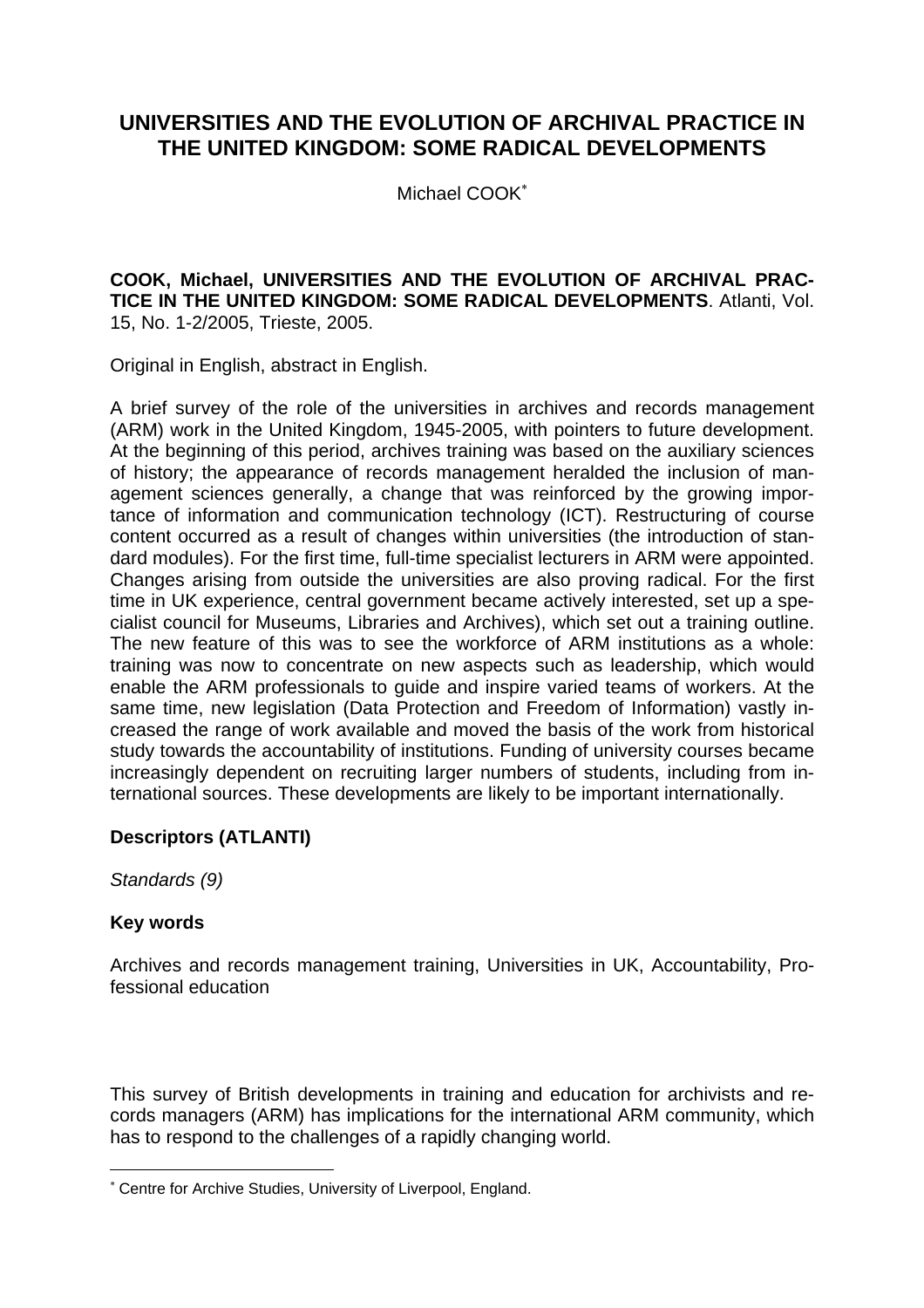## *Background*

 $\overline{a}$ 

Formal archival education in the UK began in the years following World War 2. Postgraduate diploma courses were started in Liverpool and London in the 1940s, and these were followed by similar courses in two colleges of the University of Wales. All these courses were founded as a result of the enthusiasm of individual academics, and all were intended to provide a supply of professional staff for the growing number of local archive services based on provincial governments (counties). Despite a close association between the course at University College London and the Public Record Office, there was no expectation that graduates would be employed by the latter. Training at the PRO continued in the tradition of the 19<sup>th</sup> century: generally they recruited post-doctoral academics and put them through a practical apprenticeship. The emphasis in all training was on the disciplines auxiliary to the study of history, particularly the Latin language, the skills of palaeography and diplomatic, and the legal and administrative history of the country, or of institutions within it<sup>1</sup>. There was great emphasis on the purity and authenticity of archival evidence.

This basic curriculum at these university courses changed radically in the last three decades of the  $20<sup>th</sup>$  century. Records management, as a teachable body of knowledge, became important after 1969 $^2$ . Its gradual encroachment on the traditional subjects was accompanied by an increasing interest in the more general skills of management. In this, the courses were following the experience of the local archive services. Before the 1970s, few archivists were called upon to act as senior managers, or to have serious budgetary responsibilities. It was only gradually that a managerial approach to normal archive work came to involve questions of long and medium-term planning of resources, specific consideration of competing priorities, concern with the work environment, costs and funding.

The gradual change from a specialist to a management approach to ARM work was assisted in most places by growing pressures from the demands of users. An enormous growth in public demand for access to archives occurred in Britain during the 1980s, and this phenomenon was decisive in moving the main emphasis of archive work from research and publication to the direct service of users. At the same time, many archives services began the process of losing their distinct identity as specialist centres, and a tendency began for them to become merged into larger areas of public service. Typically, this meant that the archives would become one of the so-called leisure services (libraries, museums). They thus had to compete with the other such services for resources, and it became clear that competent archivists were likely to find career opportunities in the wider field of managing public services on a larger scale. Leadership thus became possible as a career theme, but to take up leadership

<sup>&</sup>lt;sup>1</sup> R. Dunhill & C. Short, 'The training of archivists 1970-1990: an overview', Journal of the Society of *Archivists,* 12 (1991), 42-50. Michael Roper, 'Archival education in Britain', *The American Archivist,* 50 (1987), 586-90. Elizabeth Shepherd, 'Partnership in professional education: a study in archives and records management', *Records Management Journal,* 8 (1998), 19-37. Caroline Williams, 'Archival training at the University of Liverpool', *Journal of the Society of Archivists',* 18 (1997), 181-8. Sarah Westwood, 'Records management education and training at Liverpool: a year of change at LUCAS', *Records Management Journal,* 8 (1999), 39-53. 2

Susan Westwood, 'Records management education and training at Liverpool: a year of change,' *Records Management Journal* 8 (1999), 19-53.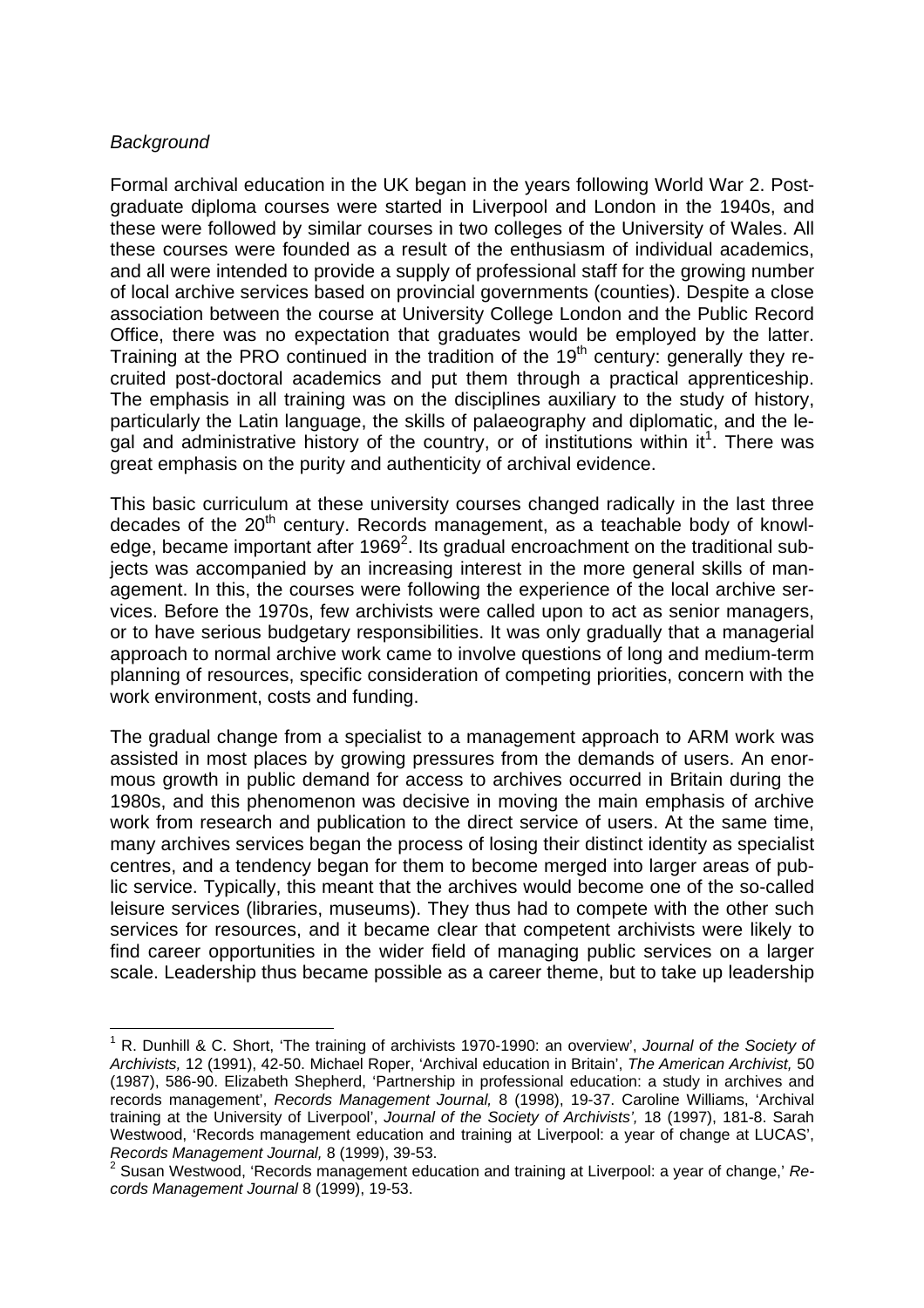positions seemed to many an abandonment of the initial vocation of archivist<sup>3</sup>. We do to some extent suffer from this problem: it still remains the case that many archivists tend to see themselves as in some sense missionaries for their discipline, rather than as collaborators in a current enterprise.

The four university courses responded to these changes, more or less slowly. Some found it easier than others. University of Wales Bangor, where the course had remained strongly oriented to historical studies and manuscript curation, dropped out at the end of the century, leaving only the three other courses. (In the Republic of Ireland, the course at University College Dublin began in 1972)<sup>4</sup>. The gradual change of stance in all the three remaining was much assisted by the development of oversight by the Society of Archivists, the professional association of British archivists, records managers and conservationists. A system of regular inspections by them was instituted in 1994, and although there was no legal sanction, all the University courses took care to implement the recommendations made by the Society's visitors<sup>5</sup>.

A new university course concentrating solely on records management was opened by the University of Northumbria at Newcastle upon Tyne and two ARM training  $c$ ourses, one of them by distance learning, were set up in Scotland in 2003/5 $^6$ . The appearance of these was an illustration of the growing shortfall between supply and demand that became obvious at this period.

It is interesting to note that despite increasing emphasis on records management and on the management sciences generally, British ARM training has been slow to align itself, either institutionally or in curriculum content, with the broader discipline of information management. In Liverpool there is no institutional connection with information studies; in London and Aberystwyth there is such an institutional connection but the influence of information studies has been slow to take effect. Probably the newer courses will be more responsive to this development.

*Changes in the structure of training courses arising from within.* 

The last decade of the  $20<sup>th</sup>$  century saw the increasing encroachment of the outside world upon what had been somewhat of a private empire. The archive courses had been set up by the enterprise of a few individuals. They had now to be brought into conformity with the national and international standards of higher education. Just as the original courses were among the side-effects of a world-wide movement (the academic study of administrative origins), so the modern courses were among the side-effects of another world-wide movement (the industrialisation of universities). Postgraduate diplomas would not be understood in this new world: it was now nec-

 $\overline{a}$ 3 David Vaisey, 'Archive training past and present', *Journal of the Society of Archivists* 22 (2001), 231-  $6.$ 

<sup>&</sup>lt;sup>4</sup> www.ucd.ie/archives/html/profed/higherdiploma.htm.<br>
<sup>5</sup> Society of Archivists Education and

Training Development Committee, www.archives.org.uk/training/postgraduate.asp. K. Thompson, 'Accreditation of education and certification of archivists', *Janus,* 1992.2, p.203. 6

Frank Rankin, *Scottish postgraduate archives training project: project report 2002,* South Lanarkshire Council Archives and Information Management Service, July 2002. Frank Rankin, 'The Scottish postgraduate archives training project: issues for the records management community', *Records Management Journal* 13 (2003), 32-7.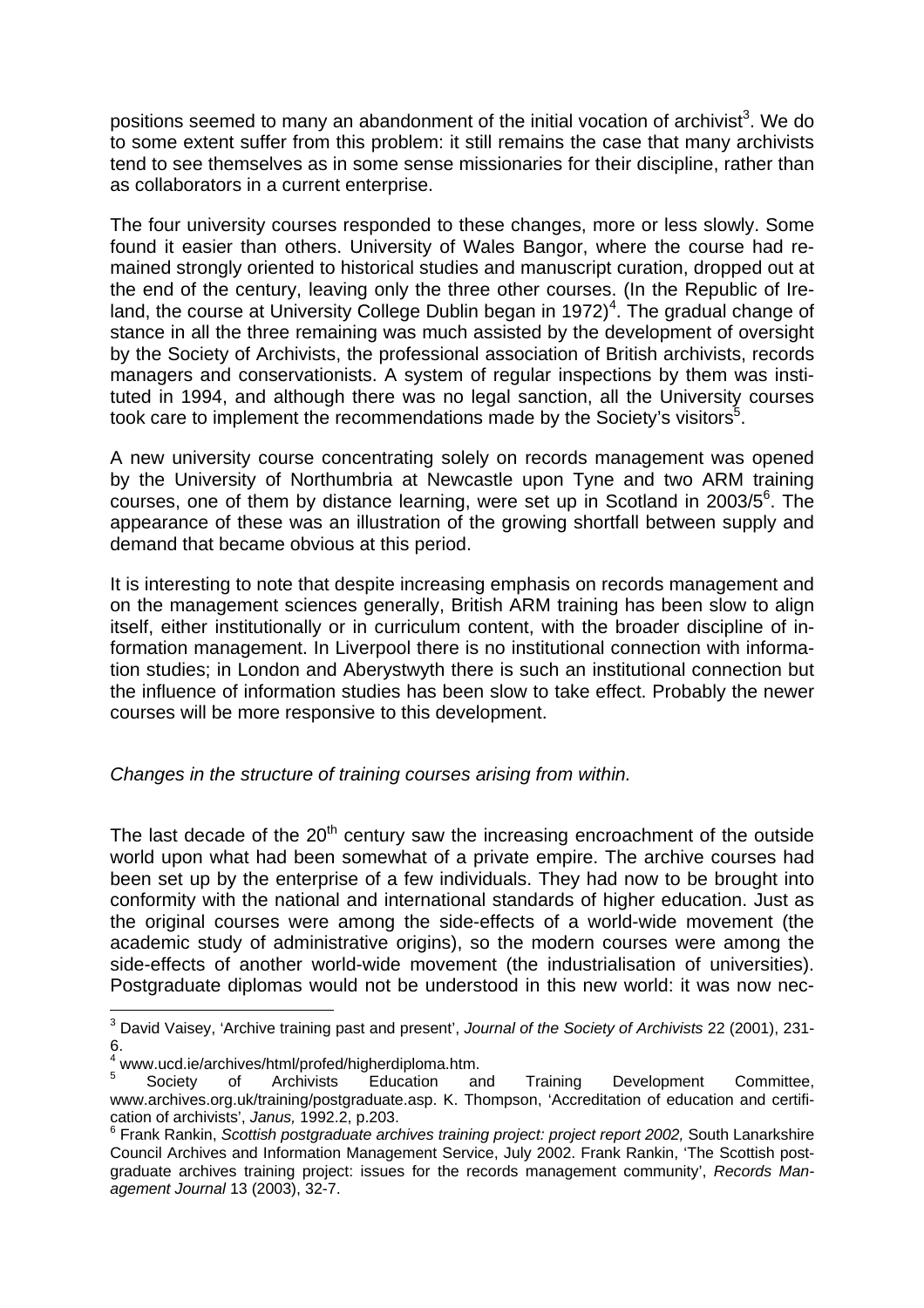essary to have taught Master's degrees. World-wide, these were generally courses that covered two years; but in Britain finances did not permit this, and the archive courses, like other vocational Master's degrees there, remained at one-year length<sup>7</sup>. The components of the courses were reconstructed into modules, and the teaching year into semesters. This labour occupied those involved in teaching for most of the decade. There were not enough of them to carry out all this administration, and so, for the first time in British history, a number of full-time academic posts were created for the education of archivists and records managers. This development in itself was a vital step towards the proper establishment of the discipline<sup>8</sup>. By 2000, there were two full-time lectureships at University College London, one at University of Wales Aberystwyth (backed by a larger Department of Information Studies), and two at the University of Liverpool (backed by the newly formed Centre for Archive Studies, LU-CAS). Bangor, failing to widen its support within the College, closed its course.

The new modules concentrated directly upon professional requirements. This meant that those elements that had derived mainly from academic interests of former times were forced out; during the 1990s Latin ceased to be a requirement, and medieval palaeography became an option (though it has remained an option chosen by many). Records management increased its weight and technicality; information technology became central with the appearance of standards for metadata, public networks and the management of electronic records; and the general elements of management as a discipline made their formal appearance. The supervision of the Society of Archivists remained a centralising force, and this was strengthened by the establishment of the Forum for Archives and Records Management Education and Research  $(FARMER)^9$ . The appearance of this forum (actually a regular meeting of specialist academic staff, with a formal programme) marked the point where the teachers of the archives courses began to take control of the development of their discipline<sup>10</sup>. FARMER also began to develop a programme of research<sup>11</sup>.

Other alterations in course organisation included changes in the role of practical experience, both before and during training. All the British courses had long encouraged experience in a professional context prior to entering ARM training, and this meant that many candidates for university training spent time after the completion of their first degrees in doing voluntary work in archive services. Gradually employers began to see the value of having graduate trainees at work in their services, and many of them set up facilities for paid work for those intending to enter the courses. Over the whole period the supply of suitable young people seeking entry into the ARM professions has remained fairly constant. Though the numbers in it are relatively small, archives and records management work continues to offer considerable job satisfaction.

 $\overline{a}$ 

<sup>7</sup> M Ellis & A Greening, 'Archival training in 2002: between a rock and a hard place?' *Journal of the Society of Archivists* 23 (2002), 197-207.

 $8$  The intellectual case for specialist faculty appears in Paul Conway, 'Archival education and the need for full-time faculty', *The American Archivist*, 51 (1988), 254-65.

 $9$  The structure and composition of degree courses was laid down in general terms by the Quality As-

surance Agency for Higher Education: www.qaa.ac.uk/crntwork/benchmark/librarianship.pdf.<br><sup>10</sup> Tim Edwards & Gabriel Olusegun Olawande, 'Identifying training gaps: a qualitative survey of train-<br>ing needs', *Journal of the* 

Margaret Procter, 'The UK research agenda for archives and records management', Archives, Re*cords Management and Conservation* [newsletter], January 2005, p.13. The programme was further developed by the first PhD conference in ARM, held at LUCAS in June 2005.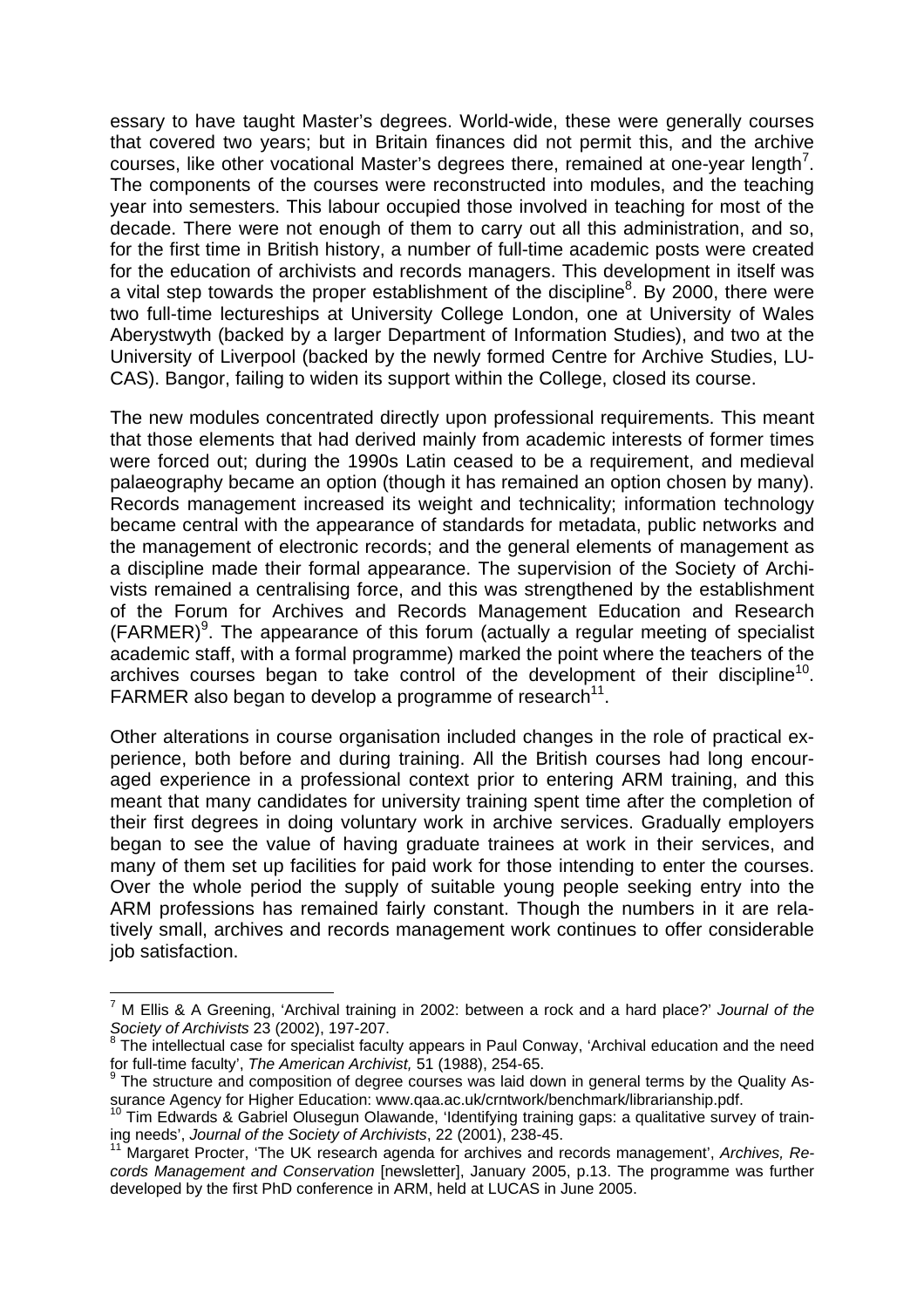More and more new subjects made a claim to be included in the curriculum. This has intensified a characteristic that has always been a problem in all archival training: it requires a relatively large number of teachers to cover all the material that had to be taught to a relatively small number of students. This problem remains, perhaps has intensified. So, despite the fact that there is now a body of academic archivists and records managers, occupying posts in higher education, there is still a need for practitioners to come in and deliver specialist elements in the training. Though this is in many ways an admirable practice, it does have budgetary implications and causes a good deal of additional work in the administration of the courses. Budgetary constraints are mitigated by a large growth in the number of students, but are still a problem.

Much of the new course content has come from the rapid development of information and communication technology (ICT). The Liverpool course first accepted some elements of ICT at the beginning of the 1970s. At first, this course element was treated as giving the students basic instruction on how to use computers, and there were also several attempts to stimulate the creation of specialised computer programs. As time passed, students arrived at the courses who had learnt computing skills at school or during their first degrees; so this element perished, but not before much energy and time had been fruitlessly spent on it. The demands of the market-place changed, and what is taught now consists mainly in the use of technical software and the application of international standards. The development of technical standards occurred rapidly during the 1990s, and now all the British courses set out to teach the use of EAD, the construction of web-pages, and the application of the international description standards.

The other main element that intruded into the courses was in the area of management skills. Students had to be taught how records and archives management fitted into the general environment of the workplace. This involved presentation skills, elements of personnel management and of marketing, among other aspects. Some attempts were made, especially in the University of Wales Aberystwyth, to align archives and records management subjects with parallels in information management. A proposal to develop an archives and records management specialism in a course leading to a Master's in Business Administration (MBA) has not so far been pursued, but was in general accord with the common thinking around the end of the  $20<sup>th</sup>$  century.

Developments in the outside world were also having their effect. The Society of Archivists ended their own diploma course, which, by means of in-house training and distance learning had offered a route to qualification to those who had not received training at the Universities. This abandonment was not for lack of candidates, but because the growing complexity of ARM work had made it less possible to offer courses backed solely by the voluntary work of archivists in post. However, by the end of the century distance learning courses were being offered by three of the universities, and this approach is likely to develop further. Additionally, the Society of Archivists began to set up a fairly complex system for Continued Professional Development (CPD) in which they were following a route already clearly marked out by other professional associations. At about the same period, the University of Liverpool, in association with the National Archives, began offering courses to paraprofessionals: the first time in the UK that training had been formally offered to this group.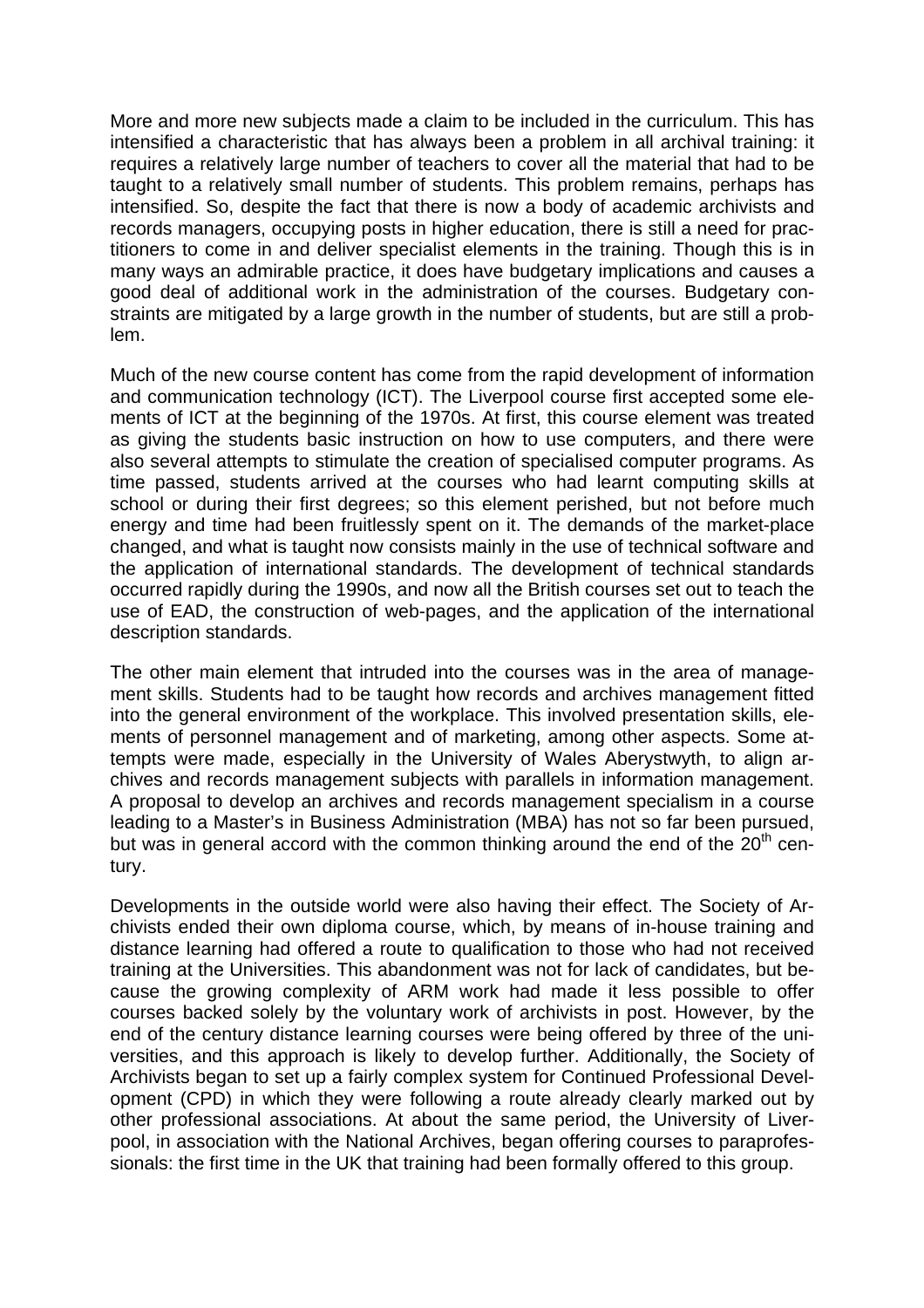## *Changes driven by external factors*

 $\overline{a}$ 

This brief survey has now reached the end of the  $20<sup>th</sup>$  century. Up to this point education and training in archives and records management had followed a predictable pattern, which could easily be paralleled in other professions and in other countries<sup>12</sup>. The main elements in it were the relative decline of purely academic or antiquarian aspects (the historical auxiliary sciences), and the relative increase in importance of those aspects that were designed as training for initial entry into management roles in a specific profession. Restructuring the courses made them fit better into what was becoming a general pattern for all postgraduate education in British (and indeed international) universities.

From this point, however, a new set of external influences began to operate, which are bringing about even more radical changes, and which are leading us into a quite new culture.

The first of these external influences, which began to be felt in 1993-4, was an important change in the way public services and higher education were to be funded and accounted for. In the new regime, routine operations were curtailed, and emphasis increasingly given to projects with a specific objective and a limited timetable. At first, the effects on the ARM profession appeared to be devastating, but quite quickly professionals adapted to it and found it to offer many advantages. Archivists came to recognise that they would often not be able to secure lifelong jobs, but would move from one contract to another. This perhaps did not suit some individuals but in general the change was easily accepted and built into career expectations. In practice there were enough of these projects, or other short or medium-term contract jobs, to satisfy the aspirations of new entrants to the profession. The overriding benefit of the project/contract system has been that a specific outcome of visible public benefit has to come at the end of the contract period.

Comparable changes were occurring within the universities themselves. Now the financial viability of each degree course had to be secured, the cost of the teaching being balanced by the fees received from the students. Uncomfortable at first, the new system was soon found to offer possibilities of development. Increasing the number of students would do something to cover the teaching costs. This would be even more the case if international students could be recruited. Home students pay a regulated fee, but overseas students (from outside the European Union) can be charged a more economically realistic amount. Funds were often available to pay for marketing and outreach, or for development projects. This regime certainly placed serious stress on the teaching staff, but it did also allow some scope for new development and for imaginative schemes.

The stress element remained a serious constraint on the small number of full-time academic archivists and records managers. At the same time, universities were made subject to external evaluation and assessment. Both teaching and research were inspected and examined by national bodies, and the findings of these assess-

<sup>12</sup> E.g. A. Menne-Haritz, 'Archival training in a changing world', *The American Archivist* 63 (2000), 341- 52.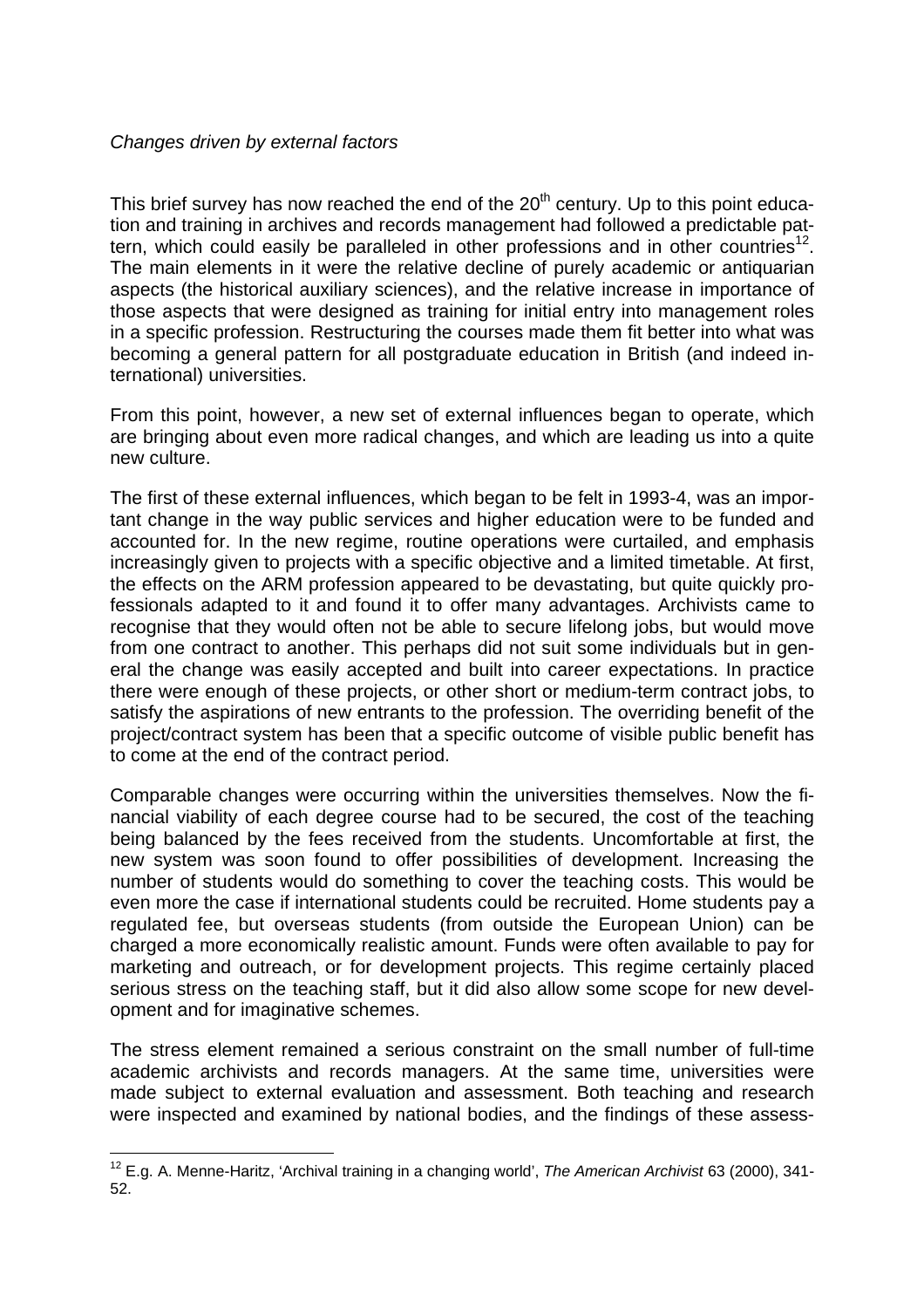ments were backed by the award of, or reduction in, funds allocated. At the present time, academic staffs are so constrained by these influences that they are in danger of losing the traditional values of academic life, inherited from the age of the Enlightenment<sup> $13$ </sup>.

Other changes coming from outside the academic environment arrived in plenty. Most prominent, perhaps, was the rapid development of nation-wide electronic networks, funded by a variety of public sources (all on the basis of competitive bids). Probably the most important source was the cultural arm of the national lottery, newly invented in the 1990s. In the experimental stage a number of archives services collaborated to set up new networks covering a part of the sector. For example, in higher education (which had benefited greatly from project funding after 1995) the Archives Hub<sup>14</sup>; and in the London area, the archives services of the area within the peripheral motorway of the city set up AIM25<sup>15</sup>. The National Register of Archives, founded in 1947 and based on a collection of written finding aids, turned electronic<sup>16</sup>. and, best known of all, the nation-wide archival network Access to Archives (A2A) became operational in  $2001^{17}$ .

Although in designing these networks there was a good deal of experimental tinkering with computer systems, most of them eventually settled for formats based on EAD. The Higher Education Archives Hub and A2A in particular led the way in setting out pathways for EAD applications to be made, providing training and job opportunities for young archivists. A2A was based at the National Archives, and its development reinforced the positive action taken by this body to extend training opportunities to paraprofessionals in the archives and records management sector, both inside and outside government agencies. The National Archives was by now taking a strong leadership role in archival development over the country.

However the most revolutionary external influence was the (for Britain) unprecedented interest of the national government in archival matters. Before the arrival of the Labour government in 1997, the attitude to archives by British governments acting within England could be well illustrated by two salient facts: the Public Record Office had not been designated as the National Archives (this occurred in 2002); and there was no single government agency that had archives as its responsibility<sup>18</sup>. There had been no obvious sign that this situation would ever change.

Nevertheless, soon after taking office the new government announced that it would allocate responsibility for the development of archives, libraries and museums to the Department of Culture, Media and Sport (DCMS), and that it would allow the necessary funds to support that development. Since that time, the archives and records management professions in the UK have been facing up to and responding to the challenges of this new situation. The DCMS rapidly set out the main lines it intended

 $\overline{a}$ 

 $13$  Quality Assurance Agency for Higher Education subject bench-mark statement for Librarianship and Information Management: www.qaa.ac.uk/cmtwork/benchmark/librarianship.pdf. 14 www.archiveshub.ac.uk/.

www.aisinvoorias.as.as.<br><sup>15</sup> www.aim25.ac.uk/.<br><sup>16</sup> www.archon.nationalarchives.gov.uk/archon/.

<sup>&</sup>lt;sup>17</sup> www.a2a.org.uk/.<br><sup>18</sup> It should be understood that within the UK there are 4 distinct jurisdictions, each with (differing) ARM structures. The National Archives serves England and (provisionally) Wales. The National Archives of Scotland and the Public Record Office of Northern Ireland operate under distinct statutes.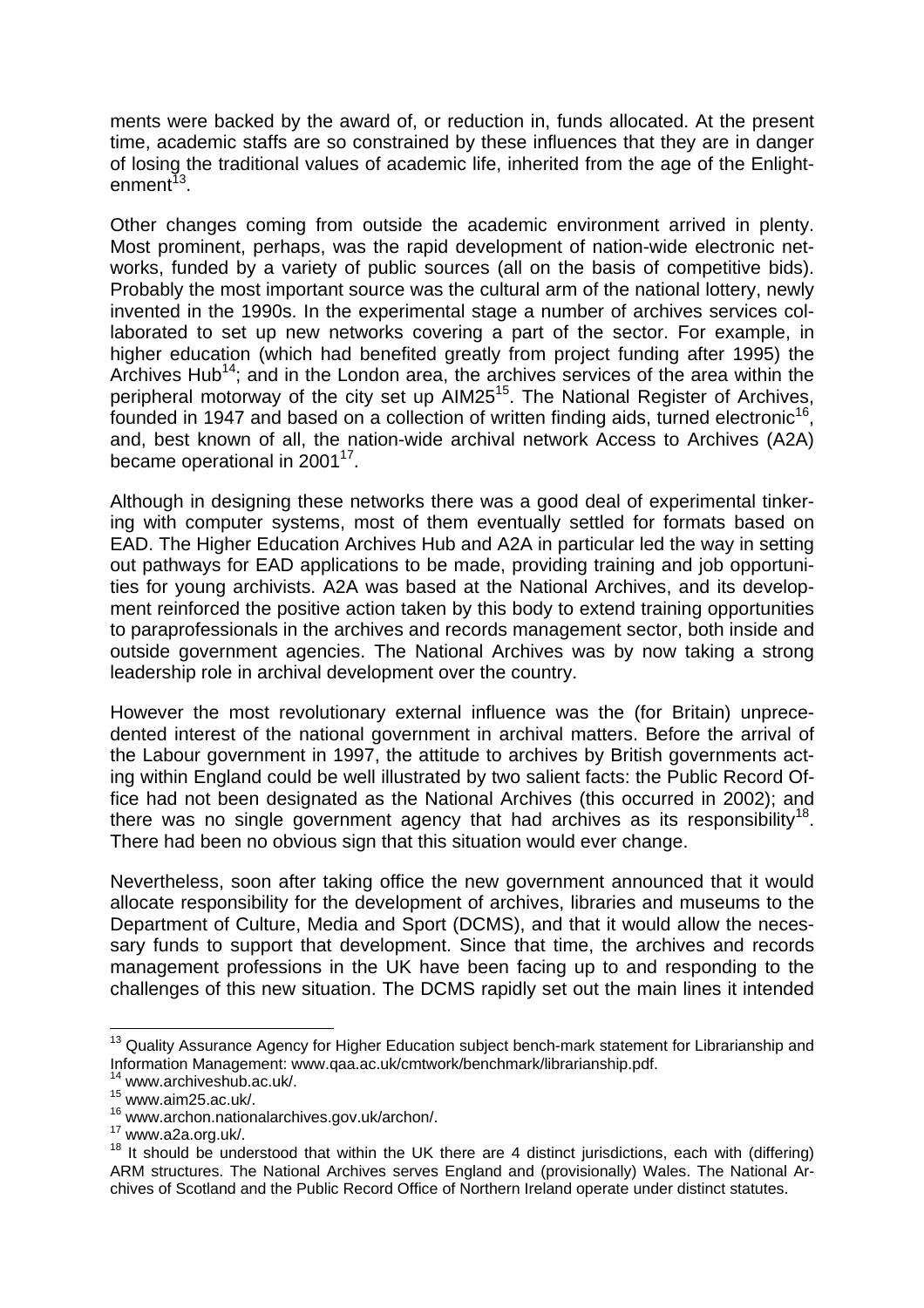to take. Although at first it had shown signs that it would follow a traditional course in concentrating on libraries and museums, it responded favourably to a vigorous campaign by the archivists to make it take them more seriously. A Museums, Libraries and Archives Council (MLA) was set up. A regional framework and an Archives Task Force were appointed. The report of this body, in which were represented all the main archival interests in the country, including the Society of Archivists and the National Council on Archives, set out the main lines of development, and these were eventually confirmed and made specific in the Archives Development Programme<sup>19</sup>.

From the point of view of archival training the main significance of these new developments became apparent quite early. Training would have to follow the lines set out by the government's broad policy, which in the field of culture meant that there would have to be very close collaboration between the fields represented in MLA: so archives and records management programmes would have to be integrated with activities in the library and museum fields. There would have to be considerable emphasis on the central lines of government policy. These were what were termed social inclusion: bringing neglected communities, the disadvantaged and groups previously invisible to society, into contact with archival (and other cross-domain) work. To support these changes there would now be at least some prospect of obtaining funds from government.

MLA's intentions towards archives and records management training were indicated, though only broadly, in its programme for Workforce Development, announced in 2005<sup>20</sup>. Although this document is couched only in general terms, does not propose to intrude directly into curriculum design within any of the archives and records management courses, and does not provide specific conditions for funding, what it says suggests a completely radical restructuring of course content, purpose and delivery. It remains to be seen to what extent this restructuring actually develops in practice.

In the first place, there is a reappraisal of the nature of the human resources embedded in archives and records management services. Previously, most studies had assumed that training would be directed at the production and support of full-time professional specialists. By using the term 'workforce', the MLA approach intends to promote the idea that all the workers involved in any way should be included in planning for the development of the profession, at whatever level. Though this reorientation would certainly include the growing group of paraprofessionals and support staff, the main thrust of this change is to include the also growing group of voluntary assistants and part-time and contract staff. These, we agree, should be included in any development of the training resource.

There are other implications. Provision must be made for new technologies, new areas of expertise and skills (ICT and conservation are particularly open to these). Efforts must be made to encourage new entrants to the sector from hitherto unrepresented groups, and to widen the appeal of the services to new sectors of the public. Greater emphasis should be placed on developing new skills and establishing a culture in which all members of the workforce see themselves as pursuing continuing career development for themselves and for their institutions. All ARM institutions are

<sup>&</sup>lt;sup>19</sup> www.mla.gov.uk/documents/atf\_adp.pdf

<sup>20</sup> Learning for change: workforce development strategy, MLA 2004,

www.mla.gov.uk/documents/wfd\_learning\_for\_change.doc.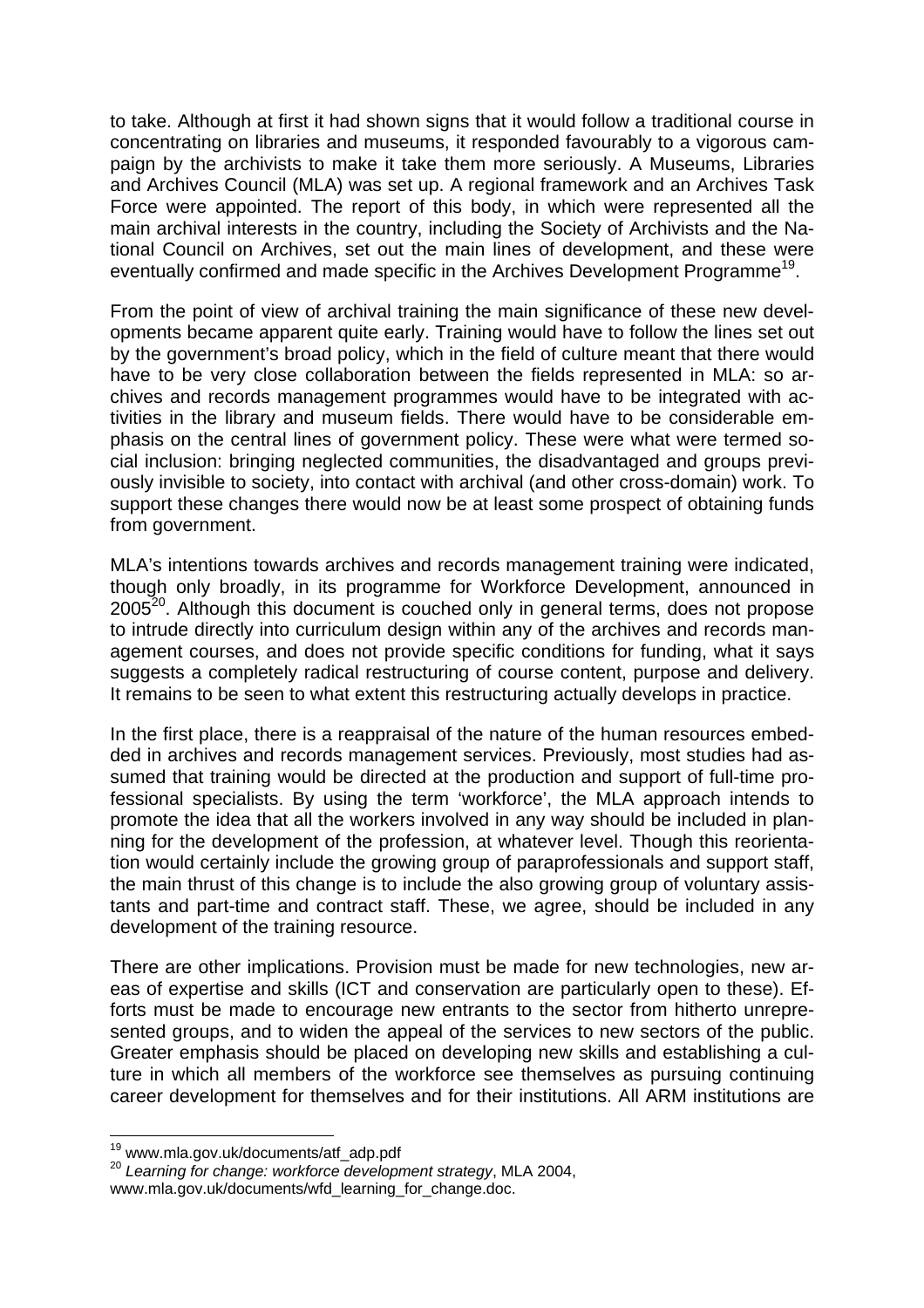now expected to set out quite detailed development plans for themselves, and these, of course, include plans for the recruitment and training of the various elements of the workforce.

The MLA's action plan for archives suggests four areas in which it would be desirable that training should operate<sup>21</sup>. These are leadership, lobbying and funding, workforce diversity and cultural inclusivity, and ICT.

The most significant of these is of course the first, leadership. In a sense this is simply a development of a traditional theme: archivists, and even more records managers, should be seen as people exercising authority within their institutions, promoting change, arguing for their area of influence, pressing for the execution of their programmes<sup>22</sup>. The implications are considerable, though. The difference between a 'leader' and a 'manager' may not be easily definable, but it is real. A leader works in a much less strictly enclosed field of action. He or she does not manage a closely defined team of salaried specialists, but rather inspires and directs a loosely composed team within a less closely defined environment, but with a structured programme and objective. One would expect to see such a leader working across the domain boundaries, and directing a varied group of people including part-timers, volunteers, and colleagues in parallel institutions. There is a presumption that this kind of work is likely to be carried on with a good level of public awareness. This is the future of the archives and records management professions as seen by government planners. We await the response of the university courses to these announcements.

Whatever that response may be, it is clear that we are moving into a different world, in which the functions of the information professions will change markedly. Some of the changes that will occur are already manifest in the experience of the UK. Recent legislation has already changed the nature of much archival work. Data Protection laws have already for some years affected access to archives both recent and old. In the UK, the Freedom of Information law, operative from the start of 2005, has already laid out pointers to even more change. The former standard for the passage of records into archives, the 30-years rule, is now effectively abolished. ARM workers must now liaise with management in creator departments, and these in turn must liaise with archivists. Many ARM posts are seen as being essentially concerned with legal compliance. An independent official, the Information Commissioner, is responsible for enforcement at the national level. These developments signal a considerable change of culture in public administration.

It would seem that archival training courses are now poised at a moment of change and redefinition<sup>23</sup>. The professions they serve are rapidly changing in response to changes in the work environment. Professionals and paraprofessionals – in fact all team members – see themselves as embarking on career-long development programmes. The institutions they work in are increasingly held accountable for providing "value for money" in terms of offering publicly recognised 'products' which can be seen as advancing government programmes for social inclusion and life-long learn-

 $\overline{a}$ 

<sup>21</sup> *Developing the 21st century archive: an action plan for UK archives,* 

www.mla.gov.uk/documents/21centarc.pdf, 2002.<br><sup>22</sup> Cf Bruce W Dearstyne (ed), *Leadership and administration of successful archival programs, Green*wood Library Management Collection, Greenwood Press, Westport Conn. & London, 2001.<br><sup>23</sup> Margaret Procter, 'On the crest of a wave or swimming against the tide? Professional education in

an information-conscious society', *Journal of the Society of Archivists* 26 (2005), 55-73.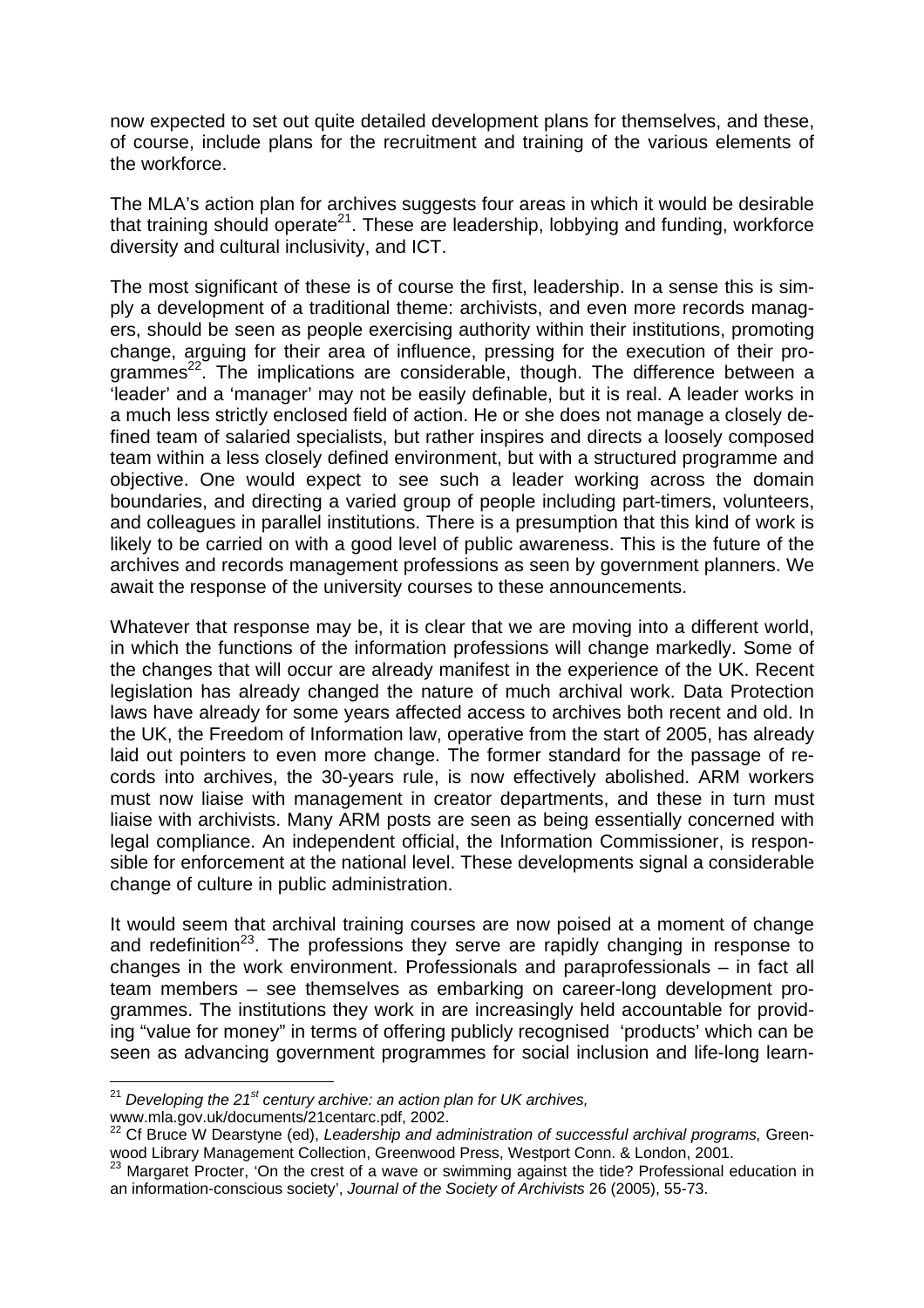ing. Boundaries between professions, domains and sectors may become more blurred. Project teams will include people with a greater variety of professional backgrounds and expectations. Training will increasingly demand different types of apprenticeship. The work of a project leader will increasingly demand time spent on advocacy and fund-raising. Public interest in the work will continue to increase. Numbers involved in it will continue to increase.

Meanwhile, the university courses of the UK will increasingly try to develop their overseas involvement. The ability to attract students from countries outside the European Union will be important for sustaining their economic viability. Fortunately this coincides with an increasing recognition, over the world generally, that archives and records management work is internationally valid and necessary. All countries today are facing similar problems in their information work. Archives and records are necessary components of accountable regimes and stable governance. As legal compliance spreads outwards from states with formally democratic systems of government, the need for professionals to maintain this work increases. As public awareness grows of the value of cultural services and information services that sustain human rights, so the demands on archives and records management workers also grow. Archives and records management trainers in the UK are only as yet beginning to respond to these changes, but the signs are already visible.

## *Conclusions: thoughts for European colleagues*

This paper has briefly described some of the changes that have occurred in ARM professional education in the UK over the last fifty years or so. Naturally, each country will experience its own responses to the changes of the modern world. However I believe the British experience has some lessons for European ARM personnel to learn, and poses some questions that European colleagues may wish to formulate answers to. This observation may also be true for the international ARM community also.

Three of the recent developments I believe may be welcomed.

1. The accountability issue.

The perception held by ARM educators (thought probably not yet by the majority of ARM professionals at work) is that the driving purpose of all archives and records work has now moved from establishing historical truth to the assurance of good governance and the accountability of public authorities. This shift of purpose has of course been profoundly influenced by the historical experience of Eastern Europe in the  $20<sup>th</sup>$  century. An indicator of the shift is the disappearance of that traditional feature of archive work, the closure date (30-year rule, etc).

2. The idea of the team.

The concept of the relatively isolated specialist (archivist or records manager) is now yielding to the concept of the team leader, guiding and supporting a varied group of co-workers. This group will include professionals from neighbouring domains (libraries, museums, social work); part-timers, volunteers, contract workers, and support staff. In this scenario, leadership skills are of more importance than management skills. Fund-raising becomes a primary responsibility of the leader. The development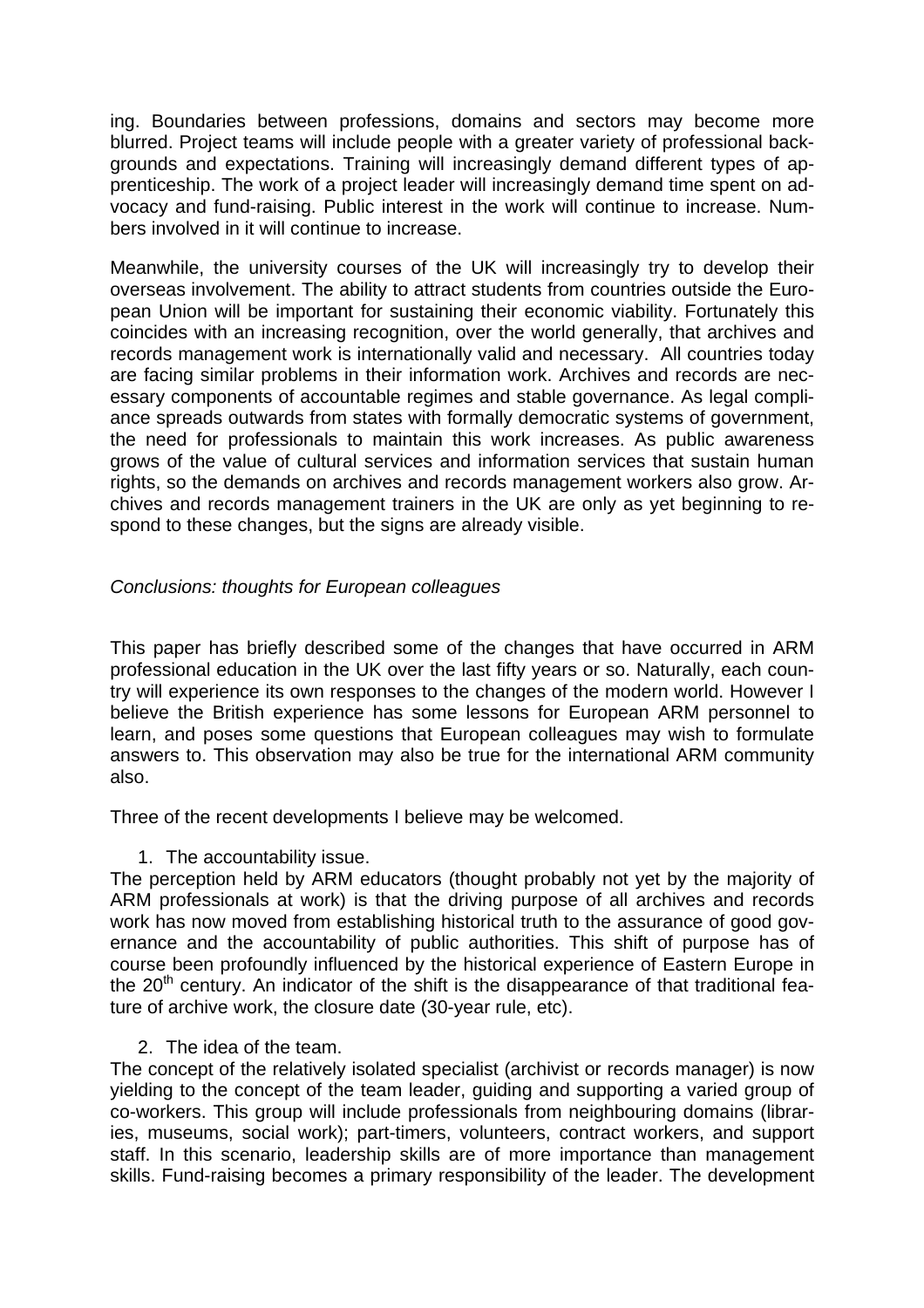signals the end of archival distinctiveness, and the sense of being a lonely missionary, that many ARM workers have had in the past.

### 3. The dominance of access.

 $\overline{a}$ 

In a funding regime that depends greatly upon immediately deliverable results, the primary drive in ARM work is now the public delivery of easy access. Collaborative electronic networks present finding aids to the public, and the full texts of documents become available whatever their date. Deliberately planned project work extends these facilities to socially excluded groups.

However, against these three concepts is the broader one, which may not be received quite so readily. These changes could be said to represent the liberalisation, or globalisation, of ARM work. With the passing of job security our particular form of academic freedom is being challenged. Compliance with the new laws is now enforced by an independent Information Commissioner. End-product delivery is now enforced by contract funding agencies. The authenticity of archival evidence is challenged by the electronic revolution, and also by the ideas of post-modernist philosophy that are becoming fashionable<sup>24</sup>. I believe that ARM educators must now consider their position in the light of these fundamental challenges.

 $24$  The literature on the post-modernis movement is considerable. See Verne Harris, 'Something is happening here and you don't know what it is: Jacques Derrida unplugged', *Journal of the Society of Archivists* 26 (2005), 131-142.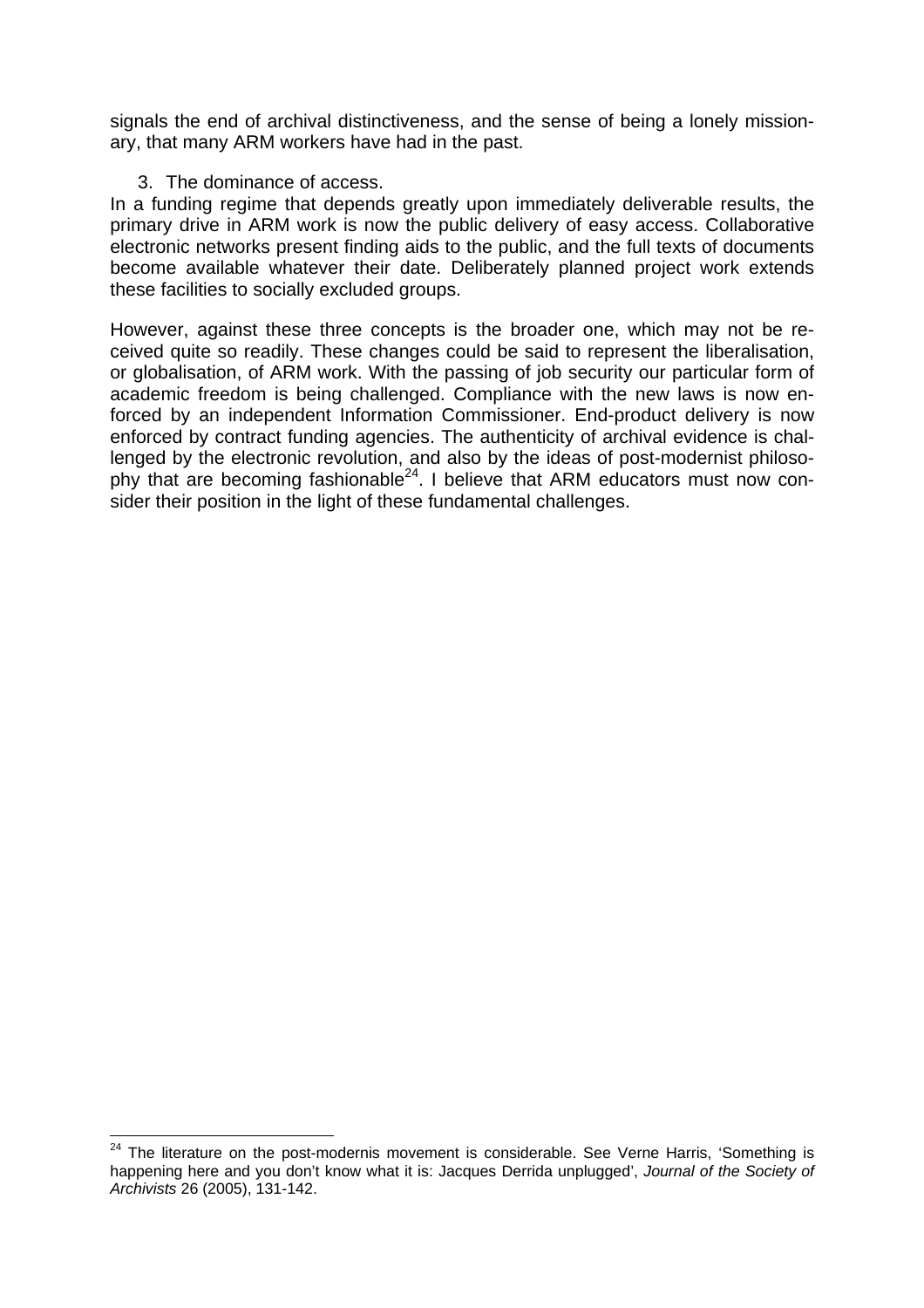## **Bibliography**

Council of Europe. *Recommendation No R (2000) 13 of the Committee of Ministers to Member States on a European policy on access to archives***,**  http://cm.coe.int/ta/rec/2000/2000r13.htm.

Council of Europe, Committee of Ministers. *Recommendation Rec (2002) 2 of the Committee of Ministers to Member States on access to official documents,*  http://cm.coe.int/stat/E/Public/2002/adopted\_texts/recommendations/2002r2.htm.

Edwards, Tim and Olawande, Gabriel Olusegun, 'Identifying training gaps: a qualitative survey of training needs,' *Journal of the Society of Archivists* 22 (2001), 237-245.

Ellis, Mary and Greening, Anna, 'Archival training in 2002: between a rock and a hard place?', *Journal of the Society of Archivists* 23 (2002), 197-207.

Hallam Smith, Elizabeth, 'Customer focus and marketing in archive service delivery: theory and practice', *Journal of the Society of Archivists* 21 (2003), 35-53.

Her Majesty's Stationery Office (HMSO), *Freedom of Information Act 2000,*  www.legislation.hmso.gov.uk/acts/acts2000/20000036.htm.

Johnson, Claire, 'The relevance of archival practice within e-democracy', in *Political pressure and the archival record,* ed. M Procter, M Cook & C Williams. Chicago, Society of American Archivists, 2005.

Museums, Libraries and Archives Council (MLA), *Using museums, libraries and archives to develop a learning community: a strategic plan for action,* 2001, www.mla.gov.uk/documents/usestrat.pdf.

----------, *Access for all: online access and digitisation,* 2002, www.mla.gov.uk/documents/atf\_res01.pdf.

----------, *Listening to the past, speaking to the future.* Archives Task Force Report, 2004, www.mla.gov.uk/*.*

*----------,* National Council on Archives and the University of Sheffield, *Archives workforce study.* Appendix G of the *Archives Task Force Report,* 2004, www.mla.gov.uk/action/archives/atf.asp.

The National Archives, *Jobs and careers,*  www.nationalarchives.gov.uk/jobs/specificskills.htm.

National Council on Archives, *British archives: the way forward,* 1999, www.ncaonline.org.uk/pubs.html.

Rankin, Frank, 'The Scottish postgraduate archives training project: issues for the records management community,' *Records Management Journal* 13 (2003), 32-7; also see *Scottish postgraduate archives training project: project report,* July 2002, South Lanarkshire Council Archives and Information Management Service, 2002.

Re:source (MLA), *Towards a strategy for workforce development: a research and discussion report prepared for Re:source,* 2003, London, Demos (www.demos.co.uk).